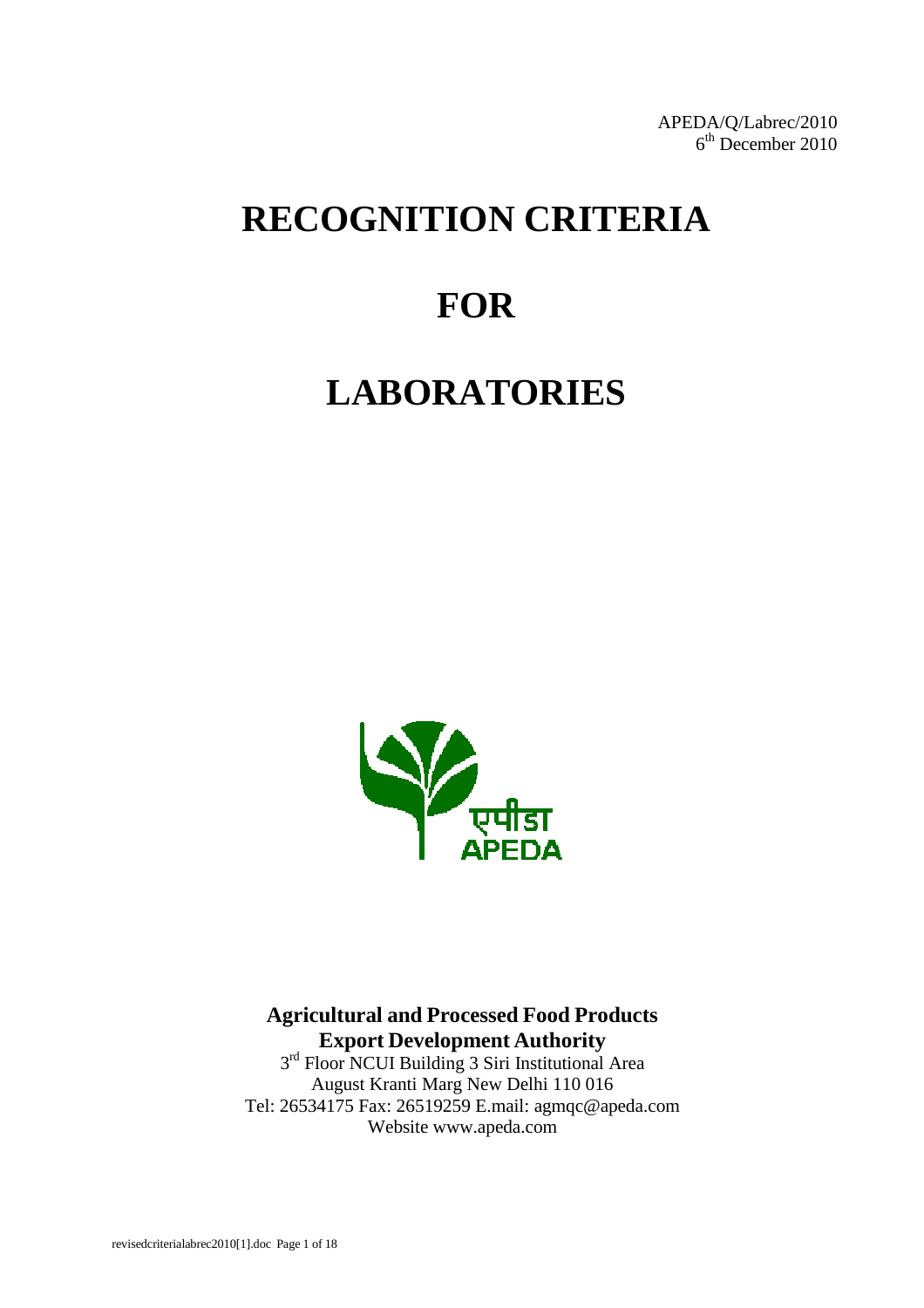#### **RECOGNITION CRITERIA FOR LABORATORIES**

#### **1.0 INTRODUCTION**

Globalization has increased demand of fresh and processed food products in international market. In order to ensure safety, quality and wholesomeness of food products it is necessary to analyze these products for various parameters as established safe by the regulators as well as desired by the consumers.

The manufacturing units have their own in house laboratory for analysis of quality parameters of raw and processed food products. To comply with food safety requirements, analysis of residues of chemicals such as pesticides, drugs & antibiotics, heavy metals, aflatoxin levels, microbiological analysis, genetically modified organism (GMO) analysis, physical analysis, etc., the laboratories recognised by APEDA shall provide services to exporters to facilitate the trade. A network of private and public sector commercial testing laboratories at different production and processing regions of the country as well as overseas laboratories has been envisaged through these recognition criteria.

#### **2.0 SCOPE**

- 2.1 The scope of these criteria shall be for the following analysis parameters:
	- a) Chemical Analysis
	- b) Microbiological Analysis
	- c) GMO Analysis
- 2.2 The above parameters shall cover the following APEDA scheduled products for the purposes of sampling, analysis, residue monitoring, etc. for exports of APEDA scheduled products:
	- 1) Fresh fruits and vegetables
	- 2) Processes fruits and vegetables
	- 3) Cereals (rice, wheat, maize) and products
	- 4) Meat, poultry, dairy products & honey
	- 5) Nuts & oilseeds (walnuts, groundnuts) and products
	- 6) Guar Gum
	- 7) Pulses
	- 8) Other processed foods
	- 9) GMO analysis
- 2.3 In case of existing laboratories recognised by APEDA, these criteria shall be complied with by the laboratories.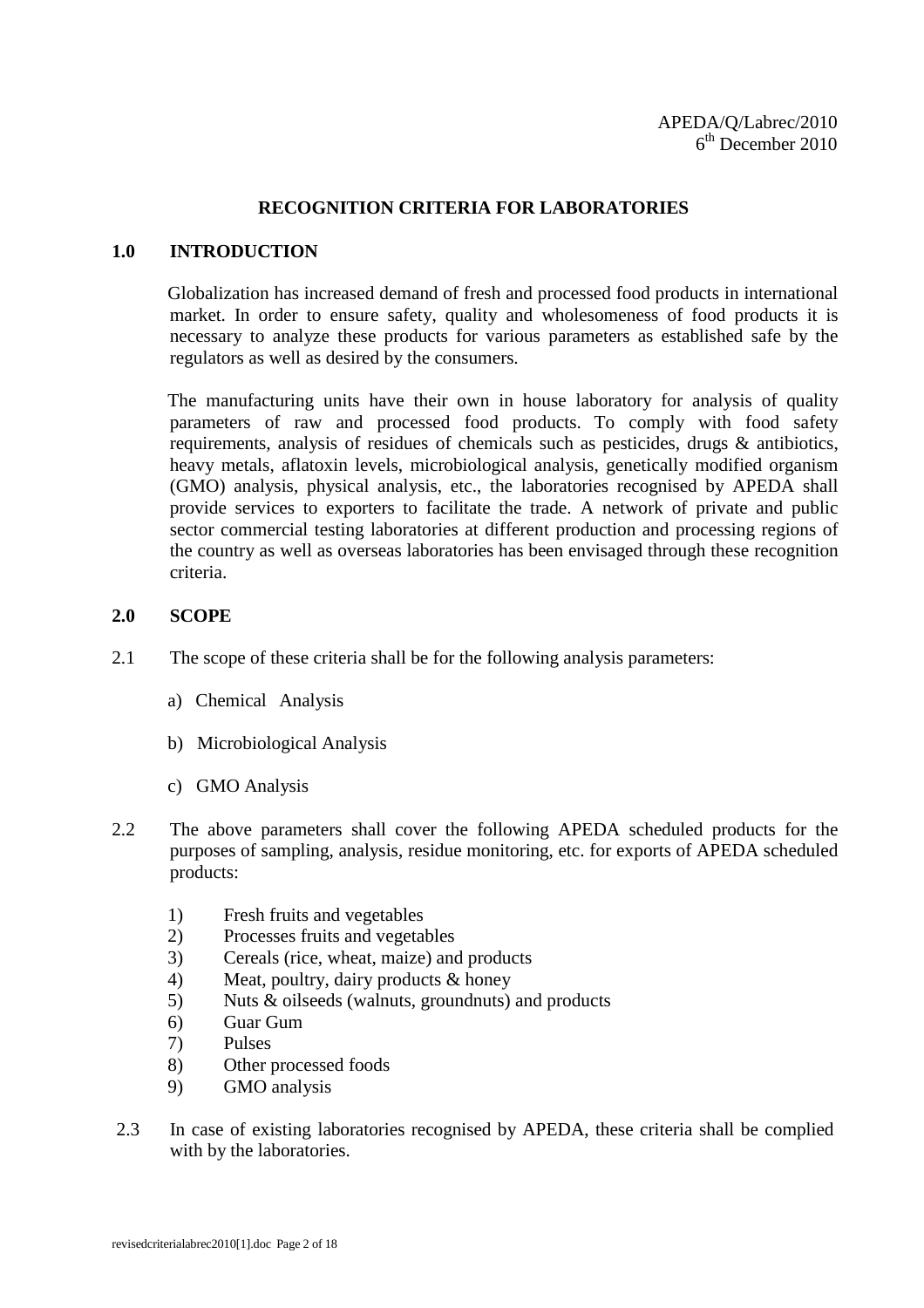#### **3.0 OBJECTIVES**

- 3.1 Objectives of the laboratory recognition by APEDA is to create network of laboratories to cater to the needs of exporters for sampling, analysis, and residue monitoring plans implemented by APEDA for exports of APEDA scheduled products or any other products as specified by the Government of India.
- 3.2 Laboratories recognised by APEDA shall cater to APEDA registered exporters for sampling, analysis; residue monitoring plans for exports of APEDA scheduled products as per the laid down procedures by APEDA from time to time.

# **4. COMPLIANCE REQUIREMENTS FOR APPLICANT LABORATORY**

- 4.1 The applicant laboratories shall have complete range of chemical, microbiological and GMO analysis before applying to APEDA for recognition.
- 4.2 Applications for partial recognition (except for GMO analysis) shall not be entertained.
- 4.3 Incomplete applications, misleading information, etc. shall summarily be rejected by APEDA.
- 4.4 The successful laboratories would be accorded recognition for:
	- a) Chemical, microbiological and GMO analysis for the products specified by APEDA.
	- b) Premises only where actual analysis is being carried out shall be recognised. In case analysis is carried out at more than one premise, recognition of all these facilities shall have to be obtained.

# **5.0 COMPLIANCE REQUIREMENTS FOR LABORATORY RECOGNITION**

- 5.1 The laboratories shall comply with the following before applying to APEDA:
	- a) High precision GC-MS/MS, HPLC-MS/MS, ICP-MS, etc. with appropriate back-up, supporting equipments as well as accessories.
	- b) ISO/IEC-17025 accreditation with scope of residual analysis for APEDA products for chemical, microbiological, GMO analysis alongwith validated methods.
	- c) Technically qualified personnel with appropriate training and updation on methods of sampling and analysis as per national and international methods of sampling and analysis for fresh and processed food products.
	- d) Sensitized personnel for sample drawl, preparation of samples for analysis as well as analysis.
	- e) Control sample retention storage in controlled temperature of appropriate capacity
	- f) Method validation for sampling and residual analysis, participation in P.T. programs, estimation of uncertainty, traceability, etc.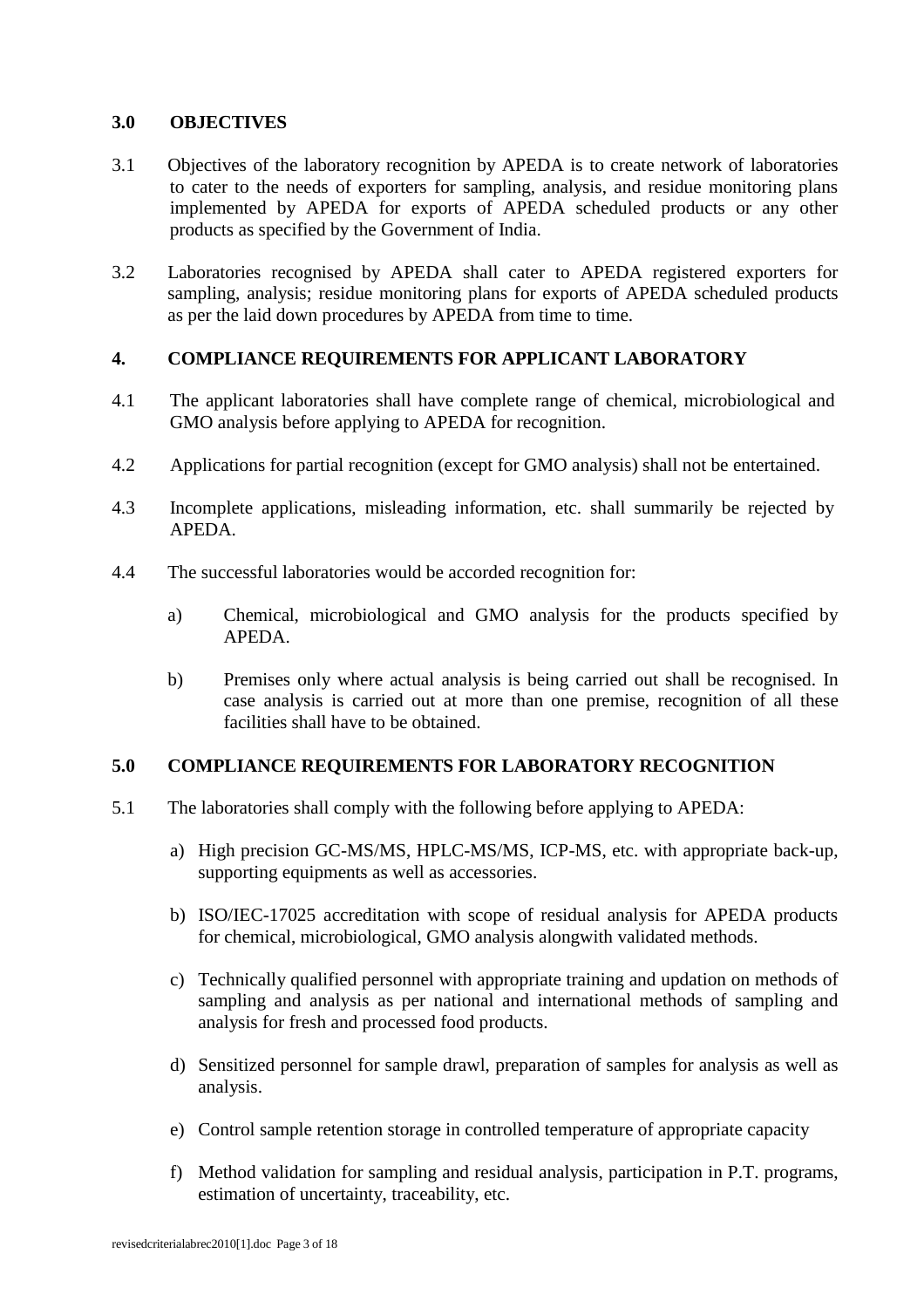- 5.2 The laboratories seeking GMO analysis recognition shall also comply with the following in addition to the above. The laboratories shall submit list of experts, method of sampling and list of equipments as well as any other relevant information that would be appropriate for analysis of GMO in agro products. The following basic criteria shall be met by the applicant laboratories:
	- a) The laboratories shall have basic equipments like RTPCR, DNA sequencer, etc.
	- b) The laboratories shall have validated method of sampling and analysis for GMO
	- c) The laboratories shall have relevant expertise to analyze GMO products in terms of technically qualified personnel
	- d) The laboratories shall have ISO-/IEC-17025 accreditation for GMO analysis

#### **6.0 PROCEDURE FOR LABORATORY RECOGNITION AND RENEWAL**

- 6.1 The laboratory seeking APEDA recognition shall submit application completed in all respect along with application fee to APEDA New Delhi in **Form-I.**
- 6.2 The laboratory shall submit list of equipments in **Form-II.**
- 6.3 The laboratory shall submit list of professionally qualified personnel in **Form-III.**
- 6.4 A copy of the laboratory quality manual covering requirements of ISO/IEC-17025 shall be submitted by the applicant laboratory.
- 6.5 Copies of SOPs on methods of sampling and analysis as well as evidence to sensitized team for drawl of product samples retention facility in controlled temperature shall be submitted by the applicant laboratory.
- 6.6 Sampling and analysis charges for each product shall also be submitted together with application by the applicant laboratory.
- 6.7 Each application received in APEDA shall be considered by APEDA based on the requirements for having a laboratory recognised for scheduling an assessment of the laboratory.
- 6.8 Once the need for having a laboratory recognized has been established, an assessment team shall be nominated by APEDA.
- 6.9 The assessment team shall carry out witness audit of the laboratory and submit assessment/surveillance report of the laboratory as per format given in **Annexure-I**.
- 6.10 Recognition to successful laboratories would be granted for analysis for the products based on the instrumentation and manpower availability for chemical, microbiological and GMO analysis.
- 6.11 The assessment team shall submit its report to APEDA along with its recommendations. On the basis of the assessment report of the assessment team, APEDA shall decide whether to recognize the laboratory.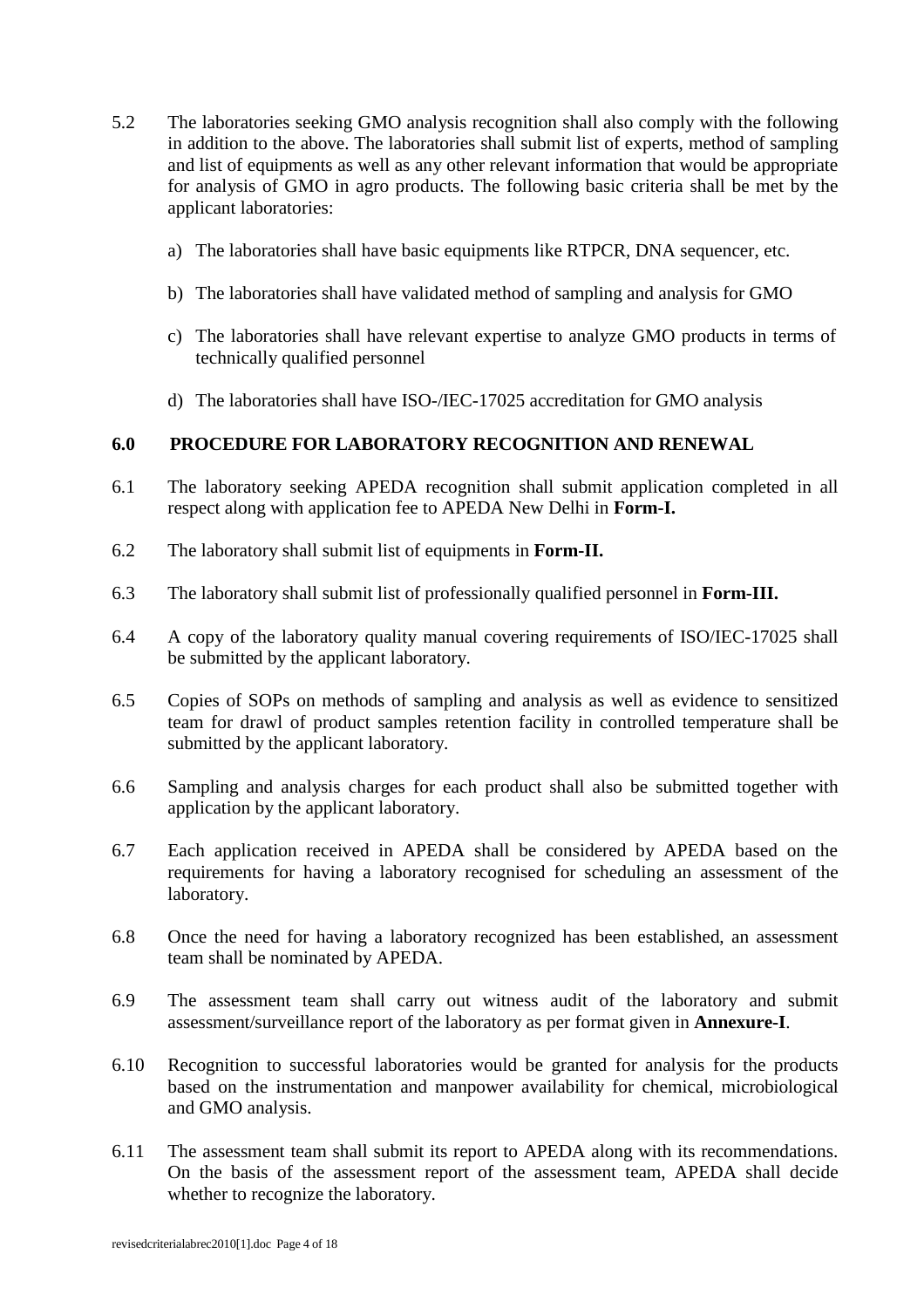- 6.12 After assessment, if the laboratory does not qualify for recognition the laboratory shall be eligible to reapply only after six months after establishing all corrective measures.
- 6.13 The recognised laboratories shall not sub-contract any part of sampling and analysis to the laboratories that are not recognised by APEDA for the same scope of recognition. In case of sub-contracting, a written approval shall be obtained from APEDA.
- 6.14 Laboratory Recognition Certificate shall be issued as per **Form-IV** alongwith scope of recognition for sampling and analysis.
- 6.15 The successful laboratory shall participate in P.T. programs organized by respective National Referral Laboratory (NRL) nominated by APEDA from time-to-time for the purposes of following harmonized methods of sampling and analysis.
- 6.16 The successful laboratory shall be part of the traceability programs implemented by APEDA or any other agencies nominated by APEDA for the products specified by it from time-to-time and abide by the procedures to be complied therewith such as uploading of data, chromatograms, etc. as announced by APEDA or the NRL.
- 6.17 The laboratory shall be audited for following harmonized methods of sampling, sample preparation and analysis purposes. The laboratory shall also be audited by Directorate of Marketing and Inspection for the purposes of authorization for issue of Agmark Grading Certificate.
- 6.18 In case the laboratory does not comply with the laid down procedures, APEDA shall be at liberty to recommend to the respective accreditation body or any other relevant organization to suspend accreditation of the laboratory.

#### 7.1 **ASSESSMENT AND ASSESSMENT TEAM**

- 7.2 The assessment team shall be nominated by APEDA for on-site witness audit of the laboratory pertaining to verification of methods of sampling and analysis. The team so nominated shall conduct audit; follow up audits, if needed as well as surveillance of the laboratory. The assessment team shall submit report and their recommendations of each audit to APEDA.
- 7.3 The composition of assessment team would be from the APEDA penal of assessment team for testing laboratories, the team shall be independent and impartial conforming to requirements of recognition.
- 7.4 With regards to assessment and surveillance assessment of overseas applicant laboratories, the expenditure of the assessment team on travel, stay, and incidental expenses shall be borne by the applicant laboratory on actual basis. Nomination of assessment team shall be based on scope of recognition applied for.

# **8.0 VALIDITY OF RECOGNITION**

8.1 Generally the recognition shall be valid for a period of four years. Validity of the laboratory recognition shall be specified on the recognition certificate. A Memorandum of Understanding (MoU) shall be signed by the laboratory stating the terms and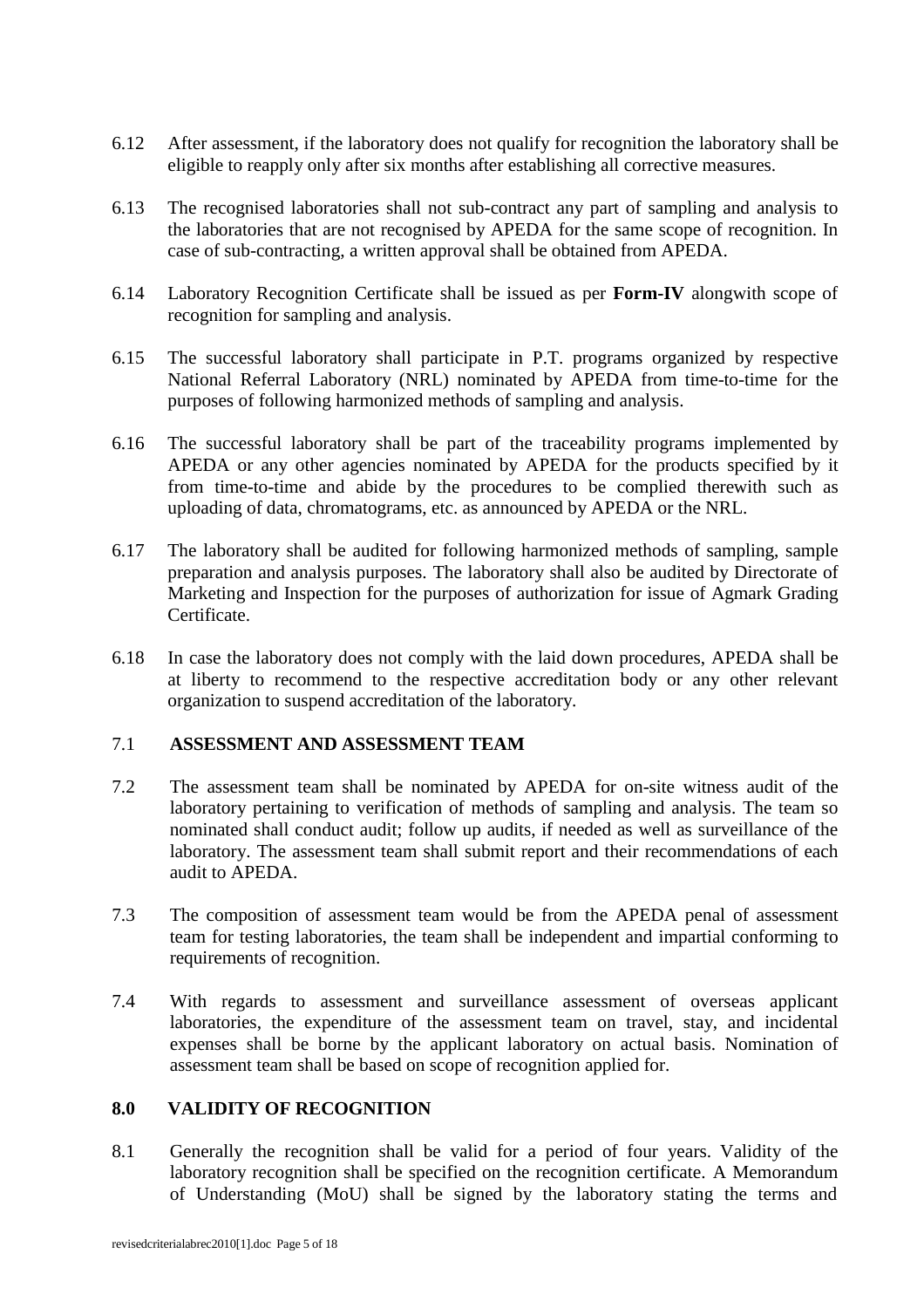conditions of recognition as laid down in paras 5.1, 5.2, and 6.1 to 6.18. Specimen format of the MOU is given in **Annexure-II.**

- 8.2 Effective date of recognition shall be as mentioned in the recognition certificate.
- 8.3 APEDA shall host list of recognised/derecognized laboratories in its website [www.apeda.com](http://www.apeda.com/) circulate to registered exporters and other concerned.

#### **9.0 SURVEILLANCE AND REVALIDATION OF RECOGNITION**

- 9.1 Bi-annual surveillance shall be carried out by the assessment team nominated by APEDA. The assessment team shall submit a report as per format given in Annexure-I.
- 9.2 Onus of surveillance shall be of recognised laboratories failing which the recognition shall automatically get cancelled.
- 9.3 The renewal of recognition shall be based on the requirement of test facilities at that particular laboratory and the satisfactory performance reported as per the surveillance/ periodic inspection carried out during the validity period.

#### **10.0 APPLICATION, SURVEILLANCE AND REVALIDATION FEE**

- 10.1 Processing fee of Rs. 1,18,000/- (Rupees one lakh eighteen thousand only) in case of Indian laboratories and US\$ 5,000 (US Dollar five thousand only) in case of overseas laboratories (non- refundable) shall be submitted in the form of bankers' cheque or demand draft payable to APEDA, New Delhi along with the application.
- 10.2 The recognised laboratories shall submit biannual surveillance fee of Rs. 59,000/- (Rupees fifty nine thousand only) in case of Indian laboratories and US\$ 2,500 (US Dollar two thousand five hundred only) in case of overseas laboratories (nonrefundable) alongwith surveillance application. The recognised laboratories that do not apply for surveillance shall be automatically derecognized.
- 10.3 Laboratories shall apply for revalidation of recognition after expiry of four years of recognition alongwith a renewal fee of Rs. 1,18,000/- (Rupees one lakh eighteen thousand only) in case of Indian laboratories and US\$ 5,000 (US Dollar five thousand only) in case of overseas laboratories (non-refundable) .

#### **11.0 ISSUE OF RECOGNITION CERTIFICATE**

- 11.1 In case, assessment team satisfies that the laboratory conforms to the requirements, it will recommend recognition of the laboratory.
- 11.2 Any change in the layout, design or capacity of the laboratory shall be intimated to APEDA.
- 11.3 The recognition once issued shall continue to be in force till the date specified in the certificate unless derecognized by APEDA. APEDA may institute surprise checks through its officers in order to ensure that the laboratory has maintained the standard as required.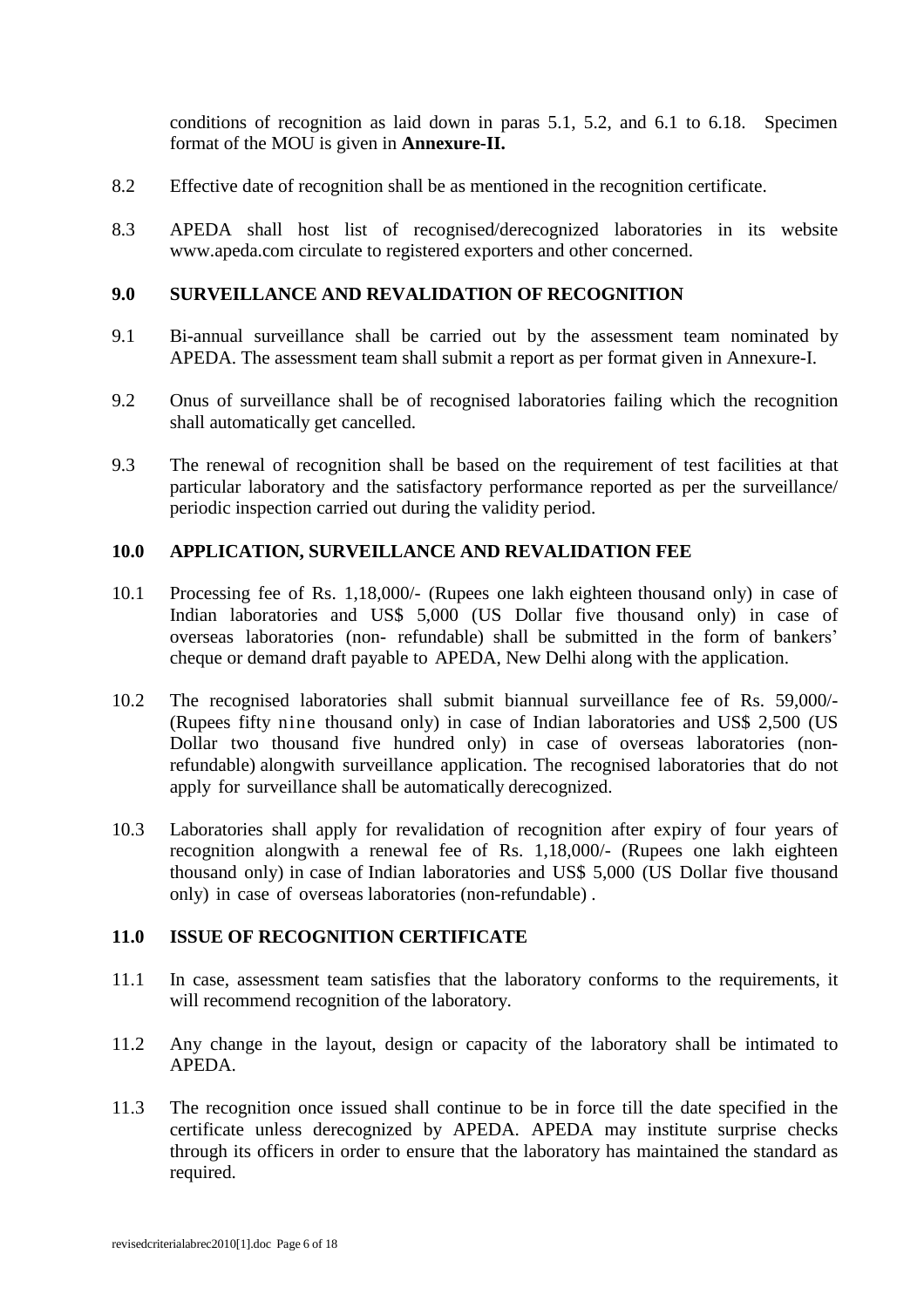#### **12.0 REFUSAL/CANCELLATION OF LABORATORY RECOGNITION**

- 12.1 Issue of recognition may be refused or, if issued, may be cancelled or suspended:
	- a) If the laboratory does not conform or fail to perform as per requirements.
	- b) If there are adverse reports from the financial institutions/banks against any of the owner/directors/partners/trustees.
	- c) If skilled/semi-skilled personnel are not available to manage the laboratory.
	- d) If there are adverse reports from the exporters, importers, etc.
	- e) Any other complaints made to APEDA by any other entity.
	- f) On expiry of the recognition date specified in the Recognition Certificate.
- 12.2 In case the laboratory does not comply with the laid down procedures, APEDA shall be at liberty to recommend to the respective accreditation body or any other relevant organization to suspend accreditation of the laboratory.

#### **13.0 APPEALS AGAINST REFUSAL/CANCELLATION OF RECOGNITION**

- 13.1 In case of cancellation of recognition, appeal shall accompany original certificate.
- 13.2 Chairman, APEDA will consider the application on merit and, in case, found necessary, order re-assessment of the laboratory during which time the non-compliances pointed out by assessment team should be rectified by the laboratory.

Place: New Delhi (Asit Tripathy)

Date: 06.12.2010 Chairman APEDA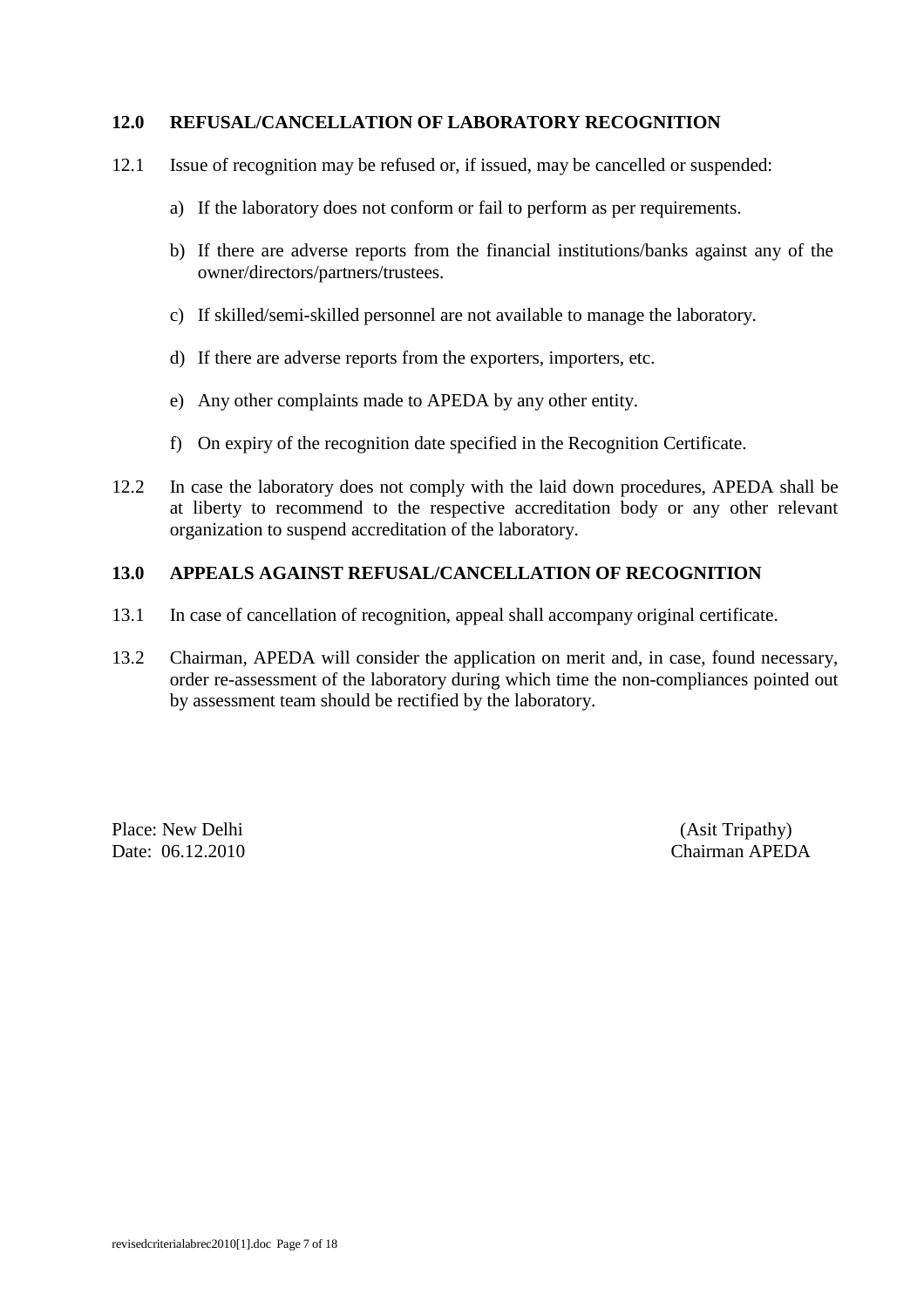# **APPLICATION FORM FOR RECOGNITION, SURVEILLANCE & RENEWAL**

| 1. | Laboratory Name & Address<br>Phone/Fax/E-Mail contact person                                                                                                                                                                                                                                         |                       |
|----|------------------------------------------------------------------------------------------------------------------------------------------------------------------------------------------------------------------------------------------------------------------------------------------------------|-----------------------|
| 2. | Applying fresh (in case of surveillance and renewal of<br>recognition) please give recognition validity with due date<br>of surveillance                                                                                                                                                             |                       |
| 3. | Date of incorporation (please enclose proof)                                                                                                                                                                                                                                                         |                       |
| 4. | Is the laboratory accredited to ISO/IEC-17025 for APEDA<br>scheduled products as per internationally accepted methods<br>of sampling and analysis for:                                                                                                                                               |                       |
|    | Residues of pesticides and other chemicals<br>a)<br>Residues of heavy metals and other contaminants<br>b)<br>Residues of drugs and antibiotics<br>$\mathbf{c})$<br>Aflatoxins contamination<br>$\rm d$<br>Microbiological analysis<br>e)<br>GMO analysis<br>f)                                       |                       |
|    | (Please enclose copies of ISO/IEC-17025 certificate and<br>scope conforming to above)                                                                                                                                                                                                                |                       |
| 5. | List of products presently being analyzed by laboratory,<br>please tick                                                                                                                                                                                                                              |                       |
|    | 1) Fresh fruits and vegetables<br>2) Processes fruits and vegetables<br>3) Cereals (rice, wheat, maize) and products<br>4) Meat, poultry, dairy products & honey<br>5) Nuts & oilseeds (walnuts, groundnuts) and products<br>6) Guar Gum<br>7) Pulses<br>8) Other processed foods<br>9) GMO analysis |                       |
| 6. | List of equipment                                                                                                                                                                                                                                                                                    | Please attach Form-I  |
| 7. | Manpower details                                                                                                                                                                                                                                                                                     | Please attach Form-II |
| 8. | Has the laboratory sampled and analyzed produces for<br>residues of pesticides, heavy metals, drugs & antibiotics,<br>aflatoxins, GMO and microbiological analysis during the<br>recent past?                                                                                                        |                       |
| 9. | Total number of samples analyzed during the last three<br>years pertaining to products at Sr. No. 5                                                                                                                                                                                                  |                       |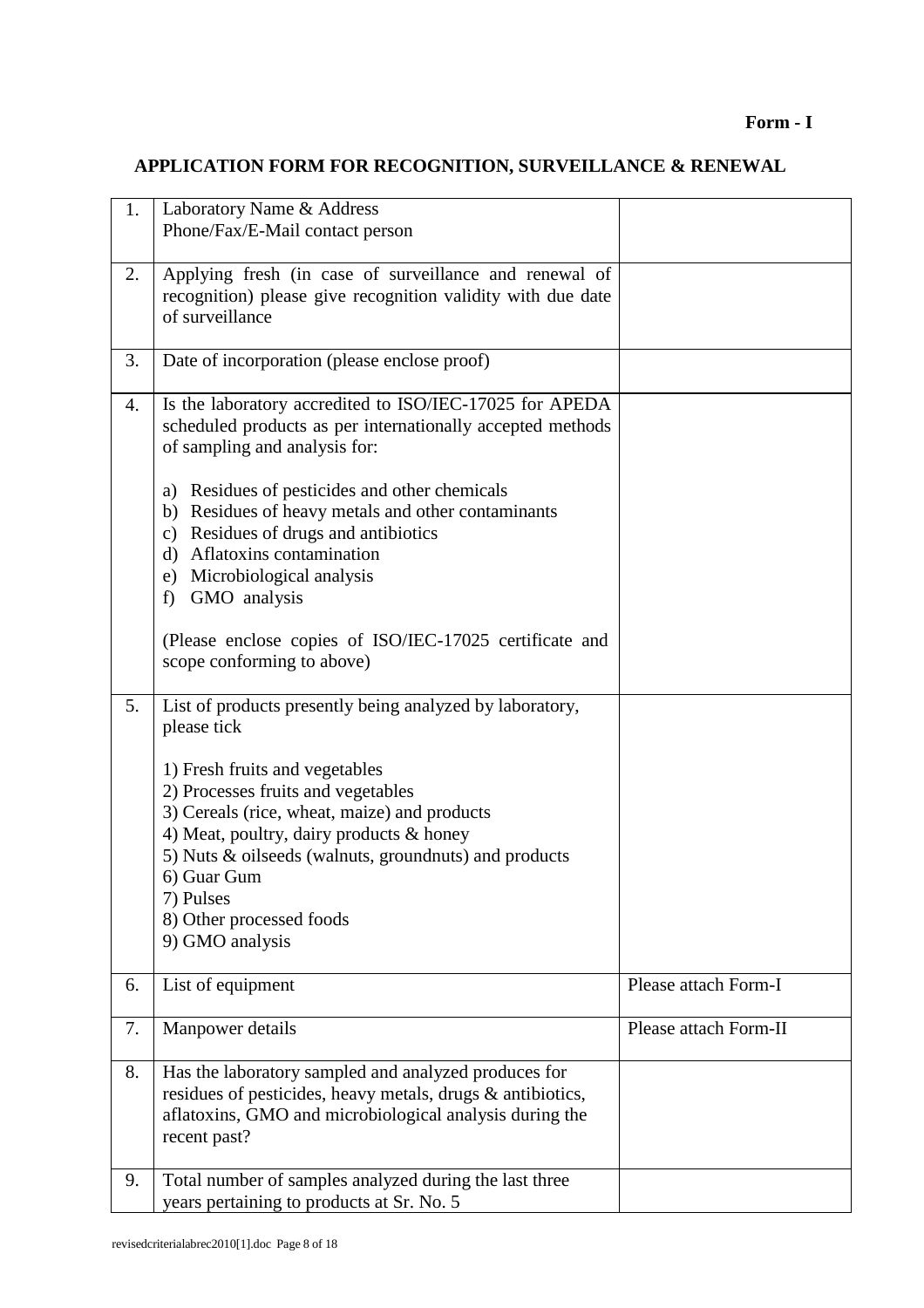| 10. | Details of control sample retention storage in controlled   |  |  |
|-----|-------------------------------------------------------------|--|--|
|     | temperature                                                 |  |  |
| 11. | Products interested for sampling and analysis, please tick: |  |  |
|     |                                                             |  |  |
|     | 1) Fresh fruits and vegetables                              |  |  |
|     | 2) Processes fruits and vegetables                          |  |  |
|     | 3) Cereals (rice, wheat, maize) and products                |  |  |
|     | 4) Meat, poultry, dairy products $\&$ honey                 |  |  |
|     | 5) Nuts & oilseeds (walnuts, groundnuts) and products       |  |  |
|     | 6) Guar Gum                                                 |  |  |
|     | 7) Pulses                                                   |  |  |
|     | 8) Other processed foods                                    |  |  |
|     | 9) GMO analysis                                             |  |  |
|     |                                                             |  |  |
| 12. | Details of application fee in favour of APEDA, New Delhi    |  |  |
|     |                                                             |  |  |
|     | Bankers' cheque/demand draft No.  Dated<br>a)               |  |  |
|     | Rs 1,18,000                                                 |  |  |
|     | Remittance advise or bankers' cheque of US\$ 5,000<br>b)    |  |  |

### **DECLARATION**

- (a) I/we, 120 and 200 and 200 and 200 and 200 and 200 and 200 and 200 and 200 and 200 and 200 and 200 and 200 and 200 and 200 and 200 and 200 and 200 and 200 and 200 and 200 and 200 and 200 and 200 and 200 and 200 and 200 recognition criteria for laboratories with APEDA and have complied with the same in respect of my/our laboratory.
- (b) I/we, declare that I/we have read and understood application recognition criteria for laboratories with APEDA and have complied with the same in respect of my/our laboratory located at .
- (c) I/we, agree to the publication of the name of my/our laboratory in the list of APEDA recognized laboratories.

#### **UNDERTAKING**

I, also agree to follow the conditions of recognition stated in this scheme and also agree to abide by any instructions that may be issued by APEDA in this respect from time to time and get my above laboratory inspected whenever called on to do so by the Authority. I also understand that non-compliance will entail cancellation of Recognition Certificate issued to my/our laboratory.

#### **VERIFICATION**

I, 1. 2012 1. [1] do hereby declare that to the best of my knowledge and belief the above information is complete and correct and that I agree to abide by the conditions laid down in this behalf.

#### DATE: AUTHORISED SIGNATORY PLACE: NAME & DESIGNATION

(Affix Common Seal of the Laboratory)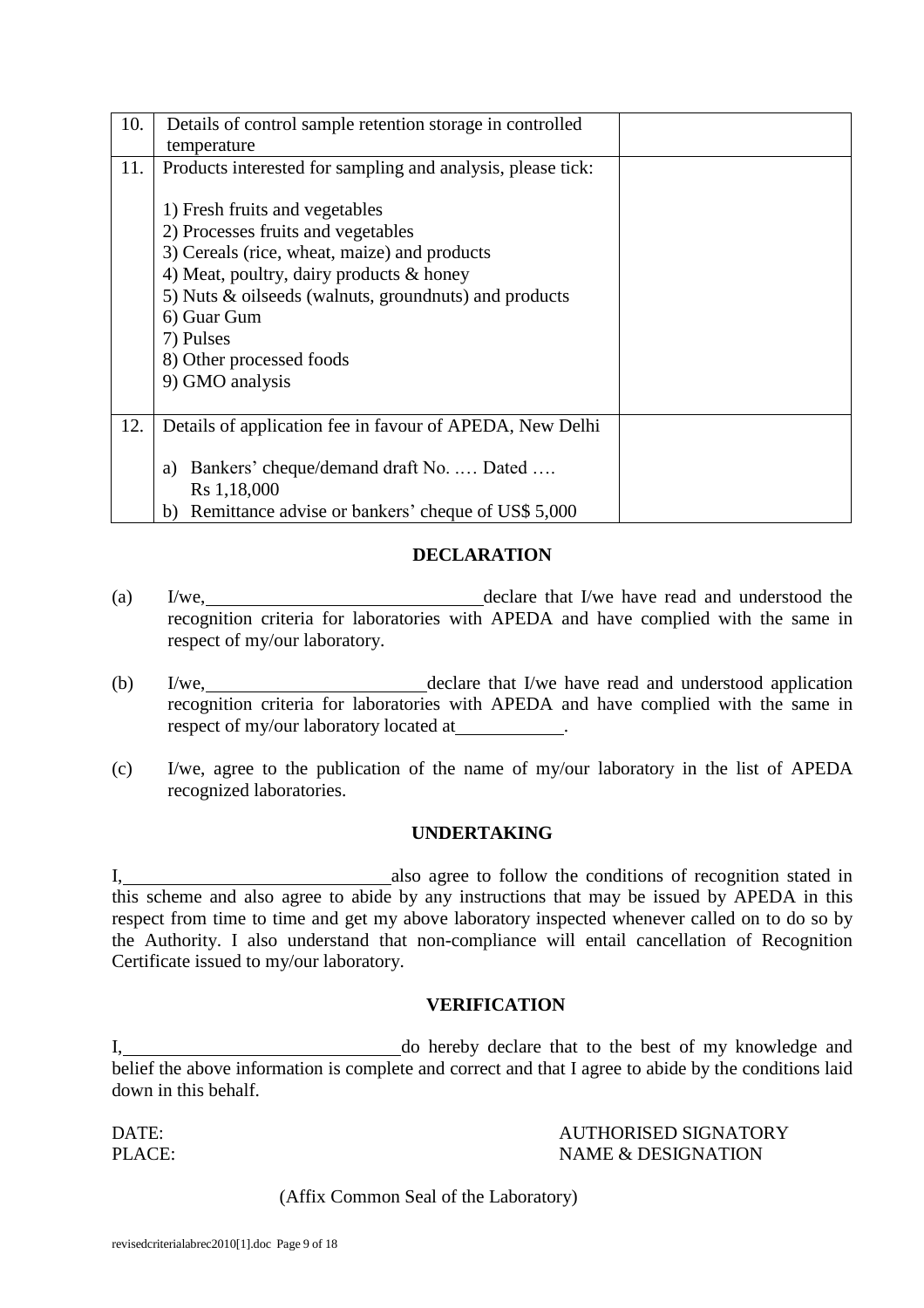**Form - II**

# **ANALYSIS EQUIPMENT DETAILS**

| Sr. | Name of equipments  | Model      | Range &  | Date of     | Due date of next |
|-----|---------------------|------------|----------|-------------|------------------|
| No. | alongwith detectors | of<br>Year | accuracy | last        | calibration      |
|     | & date of purchase  | make       |          | calibration |                  |
|     |                     |            |          |             |                  |
|     |                     |            |          |             |                  |
|     |                     |            |          |             |                  |
|     |                     |            |          |             |                  |
|     |                     |            |          |             |                  |
|     |                     |            |          |             |                  |
|     |                     |            |          |             |                  |
|     |                     |            |          |             |                  |
|     |                     |            |          |             |                  |
|     |                     |            |          |             |                  |
|     |                     |            |          |             |                  |
|     |                     |            |          |             |                  |
|     |                     |            |          |             |                  |
|     |                     |            |          |             |                  |

# **Form - III**

# **DETAILS OF PROFESSIONALLY QUALIFIES STAFF**

| Sl.<br>No. | Name | Designation | Academic & professional<br>qualification | Experience |
|------------|------|-------------|------------------------------------------|------------|
|            |      |             |                                          |            |
|            |      |             |                                          |            |
|            |      |             |                                          |            |
|            |      |             |                                          |            |
|            |      |             |                                          |            |
|            |      |             |                                          |            |
|            |      |             |                                          |            |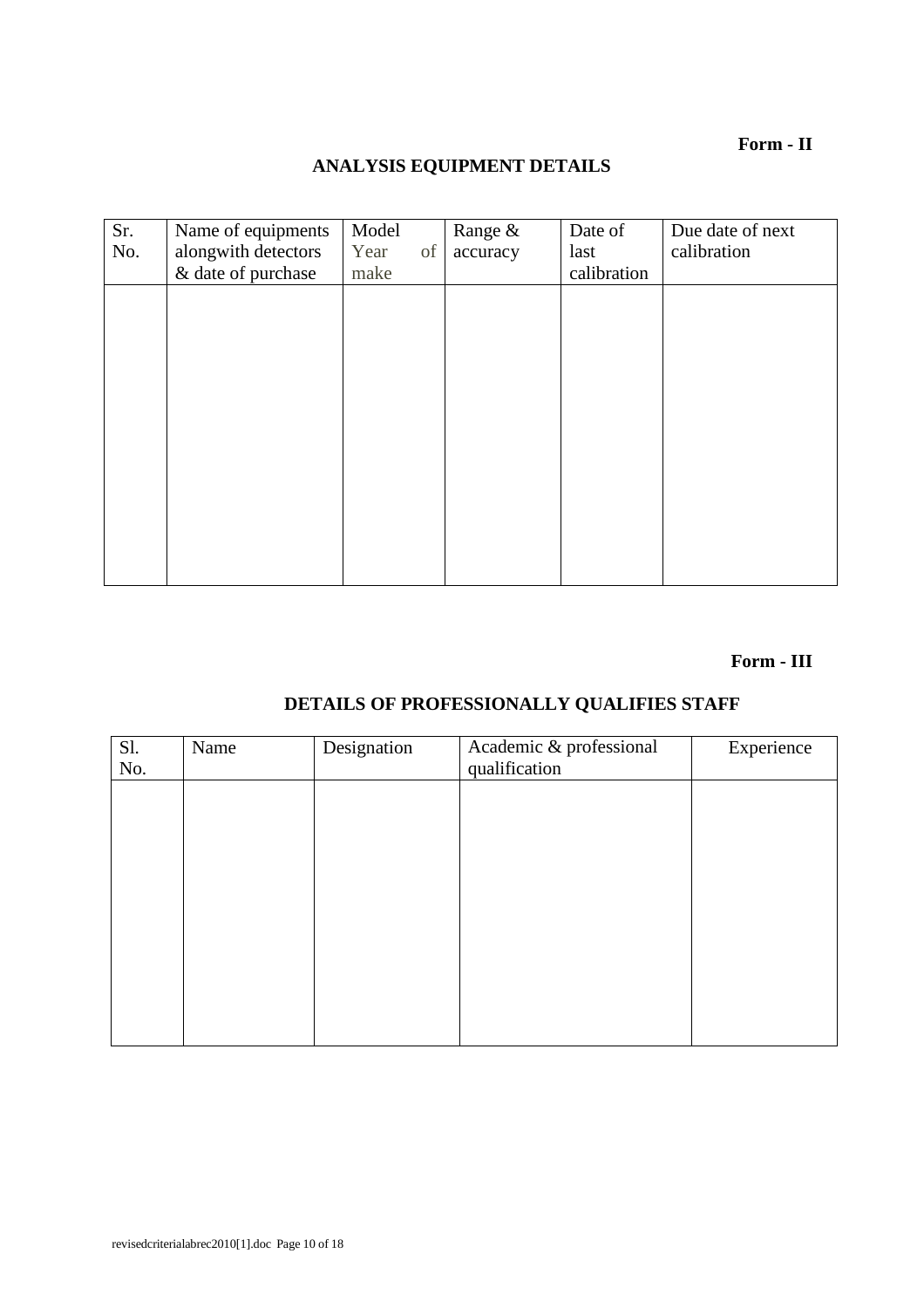| Format for laboratory assessment and surveillance |
|---------------------------------------------------|
|---------------------------------------------------|

| $\mathbf{1}$   | Date of assessment                                           |  |
|----------------|--------------------------------------------------------------|--|
| $\mathbf{2}$   | Name of the laboratory                                       |  |
| 3              | Address                                                      |  |
| $\overline{4}$ | Contact details and<br>contact person                        |  |
| 5              | Legal identify/<br>establishment date                        |  |
| 6              | Accreditation and<br>validity                                |  |
| $\overline{7}$ | Products and tests<br>for which accreditation<br>is obtained |  |
| 8              | Adequacy of<br>equipments and<br>reference standards         |  |
| 9              | Equipments are in<br>working order?                          |  |
| 10             | equipments repair<br>and maintenance<br>system?              |  |
| 11             | Sub-contracting                                              |  |
| 12             | Sample collection facility                                   |  |
| 13             | Adequacy of technical/<br>trained personnel ?                |  |
| 14             | Work instructions and<br>procedures                          |  |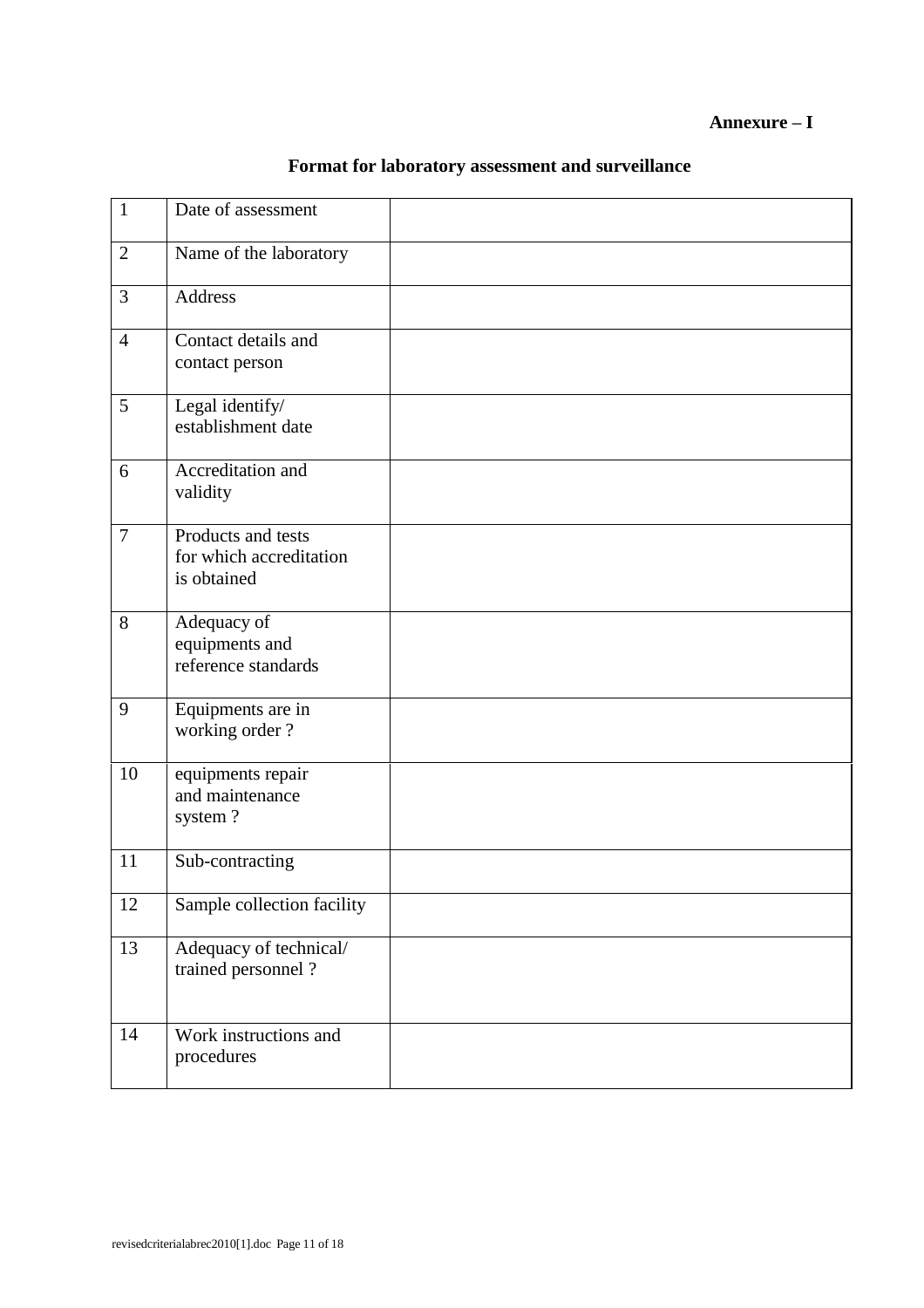| 15  | Technical capability and<br>Competence                            |  |
|-----|-------------------------------------------------------------------|--|
| 16  | General environment<br>cleanliness and<br>hygiene                 |  |
| 17  | Analysis methods standard                                         |  |
| 18  | Whether methods of<br>analysis validated                          |  |
| 19  | Library facilities                                                |  |
| 20. | Control sample retention<br>facility in controlled<br>temperature |  |
| 21  | Sample receipt &<br>disposal system                               |  |
| 22  | P.T. programs                                                     |  |
| 23  | Complaint re-address<br>system                                    |  |
| 24  | Remarks recommendations and conclusion:                           |  |

Signature Name of Team member

Signature Name of Team member

Signature Name of Team member

Date: Place: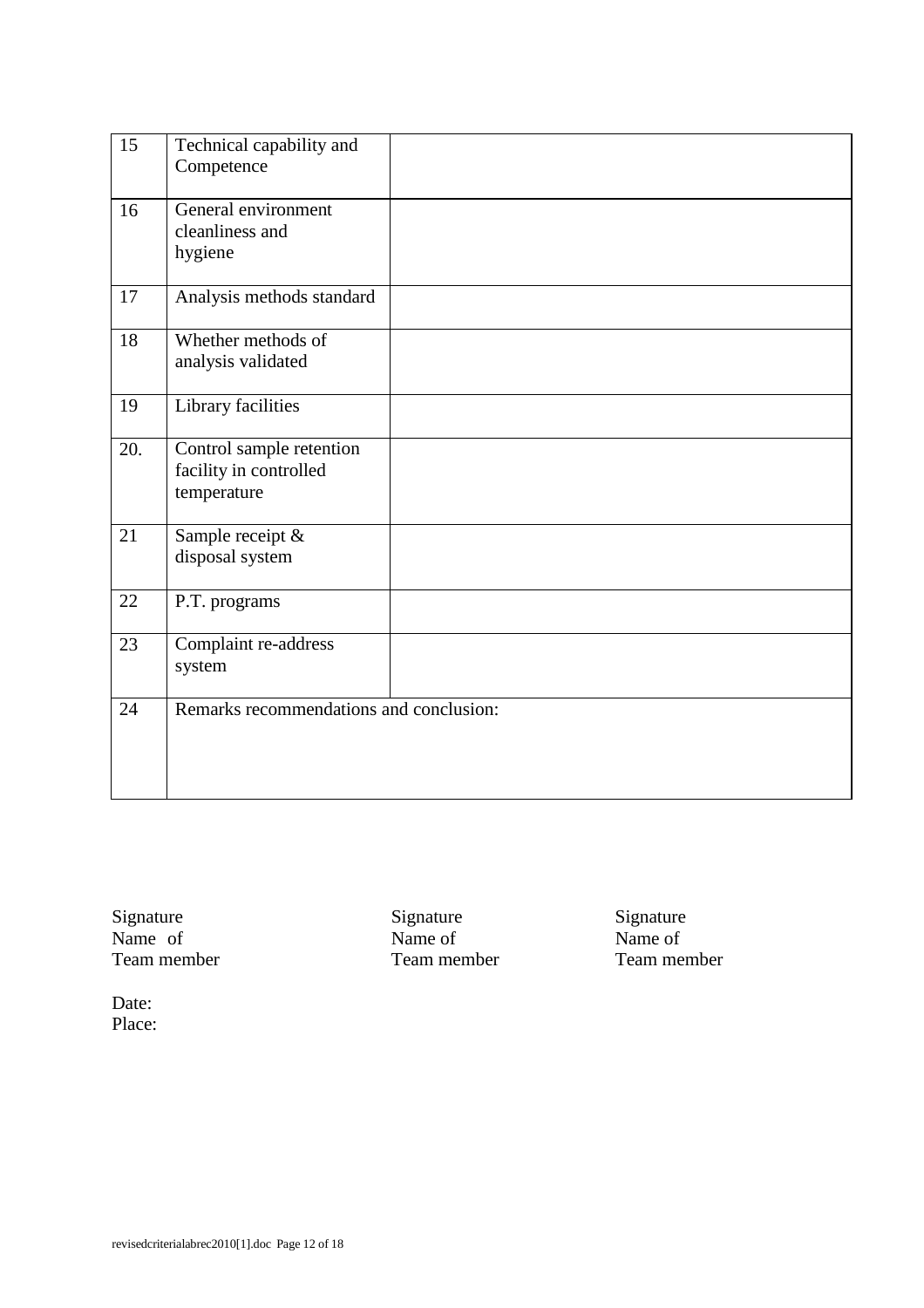#### **SPECIMEN FORMAT FOR MEMORANDUM OF UNDERSTANDING BETWEEN AGRICULTURAL AND PROCESSED FOOD PRODUCTS EXPORT DEVELOPMENT AUTHORITY AND THE LABORATORY**

(On stamp paper of appropriate value duly notarized)

This Memorandum of Understanding (MOU), nullifying all previous MoUs is executed at New Delhi on , between Agricultural and Processed Food Products Export Development Authority, through its Chairman Shri , NCUI Building, August Kranti Marg, Hauz Khas New Delhi 110016 (hereinafter referred to as APEDA) of one part and (laboratory) who has been duly authorized by means of dated to sign and execute this MoU, (laboratory).

With importance being given world over to food safety and quality, APEDA the Apex body for promoting export of agriculture and food products is providing third assurance support to the agri and food export industry through its scheme of recognition of laboratories. The laboratory, in addition, to providing analysis reports/certificates, would also focus on R&D activities, providing training needs and other such activities leading to quality improvement for exports.

M/s (name of laboratory) is an organization/laboratory, legally identifiable, registered by an appropriate Registration Authority and/or commercial testing laboratory having quality systems as per international standards, with an objective to undertake sampling and analysis.

# **1. RECOGNITION**

- 1.1 APEDA and 1.1 APEDA and 1.1 APEDA and 1.1 APEDA and 1.1 APEDA and 1.1 APEDA and 1.1 APEDA and 1.1 APEDA and 1.1 APEDA and 1.1 APEDA and 1.1 APEDA and 1.1 APEDA and 1.1 APEDA and 1.1 APEDA and 1.1 APEDA and 1.1 APEDA an APEDA recognizes for carrying out the following :
- a) The laboratories shall have to carry out analysis of food products as required by APEDA/exporters/manufacturers for the purpose of monitoring pre shipment analysis at a cost mutually agreed with the respective organizations.
- b) Conducting sampling, analysis and issue of analysis certificates with regard to following agriculture and food products, meant for the purposes of exports:
	- 1) Fresh fruits and vegetables
	- 2) Processes fruits and vegetables
	- 3) Cereals (rice, wheat, maize) and products
	- 4) Meat, poultry, dairy products & honey
	- 5) Nuts & oilseeds (walnuts, groundnuts) and products
	- 6) Guar Gum
	- 7) Pulses
	- 8) Other processed foods
	- 9) GMO analysis

# **2. BOTH PARTIES FURTHER MUTUALLY AGREE THAT**

2.1 The recognition granted by virtue of this MoU by APEDA to \_\_\_\_\_\_\_\_\_\_\_\_\_, shall remain valid for a period of four year subject to periodic review/surveillance as felt necessary by APEDA.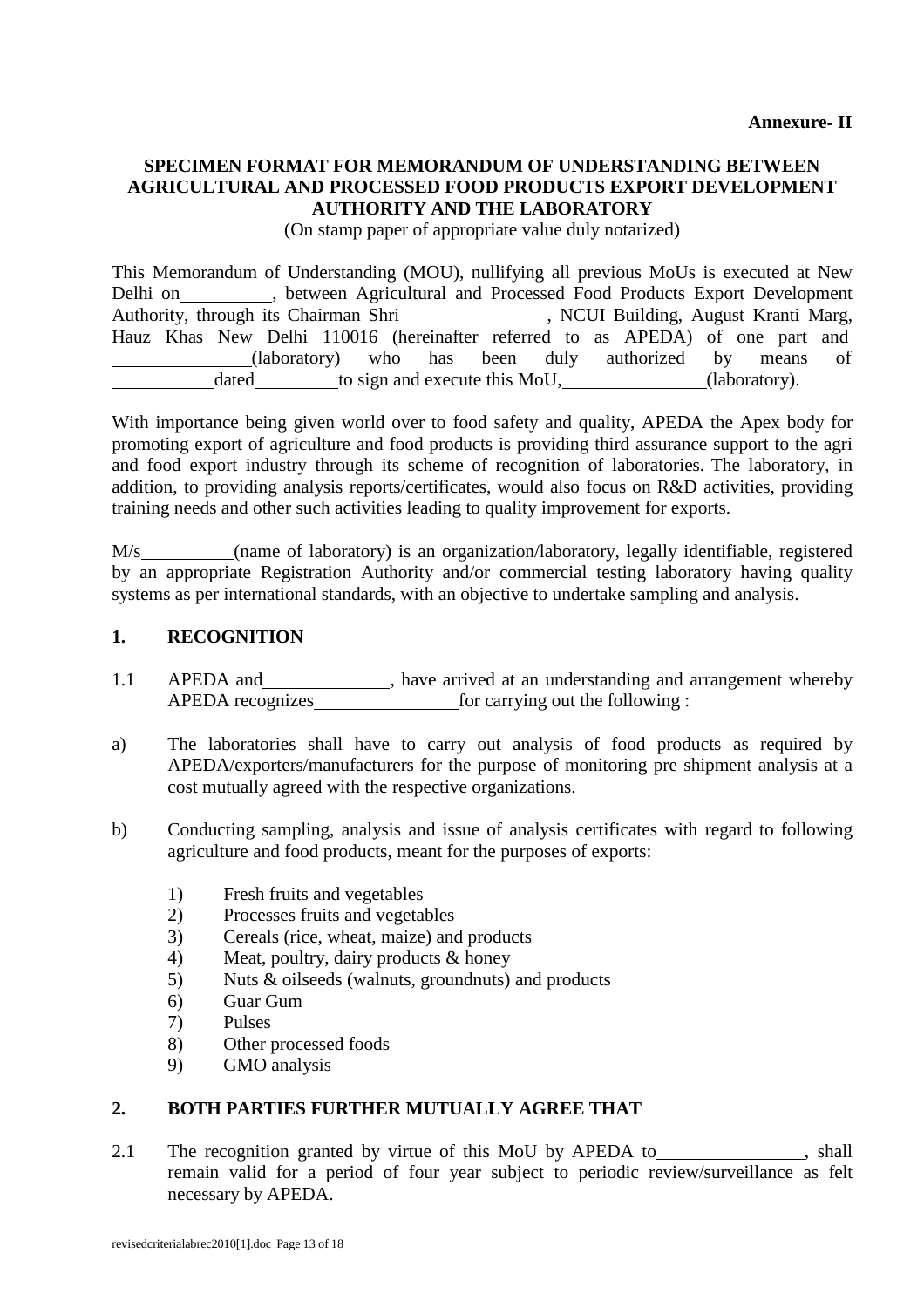- 2.2 APEDA shall have full power and authority to maintain, suspend or withdraw recognition and increase or reduce the scope of recognition or required pre-assessment in the event of changes effecting the laboratories activities and operations such as changes in personnel or equipment or if analysis of complaints or any other information indicates that the laboratory no longer compiles with the requirements of APEDA.
- 2.3 APEDA shall not be liable for any legal or financial liabilities for any item/product product analysis involving/resulting in accident/damage to personnel/equipment/products at any time and that the same shall be the sole liability and responsibility of .

#### **3. CONDITIONS APPLICABLE TO THE LABORATORY**

- 3.1 The laboratory shall offer to its clients, services consistent with the criteria for which it has been recognized by APEDA. The laboratory shall not at its discretion refuse to sampling and analysis to any APEDA registered exporters for the purpose of exports of APEDA products.
- 3.2 The laboratory shall issue analysis reports to the party within a maximum period of 5 days (excluding the period of analysis).
- 3.3 The laboratory shall issue analysis reports/certificates in line with the standard format or as desired by the client.
- 3.4 The analysis charges for each product/group of products for APEDA registered exporter shall be fixed in consultation with APEDA and shall be valid during the currency of the recognition of the laboratory.
- 3.5 The sampling and analysis charges for a product shall be the same for each exporter. However, when additional parameters are reported, the charges may differ.
- 3.6 The laboratory shall inform APEDA immediately about any major changes/break down of equipment affecting analysis of any relevant products for which recognition has been granted.
- 3.7 The laboratory shall agree to participate in proficiency testing/inter laboratory testing organized by APEDA/APEDA nominated organization for assessing the technical competence of the laboratory. The charges for this shall not be paid by APEDA or its nominated organization.
- 3.8 The laboratory shall offer full cooperation and facilities to APEDA personnel/APEDA nominated personnel for:
	- a) Periodic review/surveillance activities
	- b) Undertaking any checking to verify analysis
	- c) Offering access to relevant areas of the analysis for witnessing.
	- d) Participation in any appropriate programme of proficiency testing and interlaboratory comparisons of various APEDA recognized laboratories.
	- e) Activities relating to training
	- f) Activities relating to Research & Development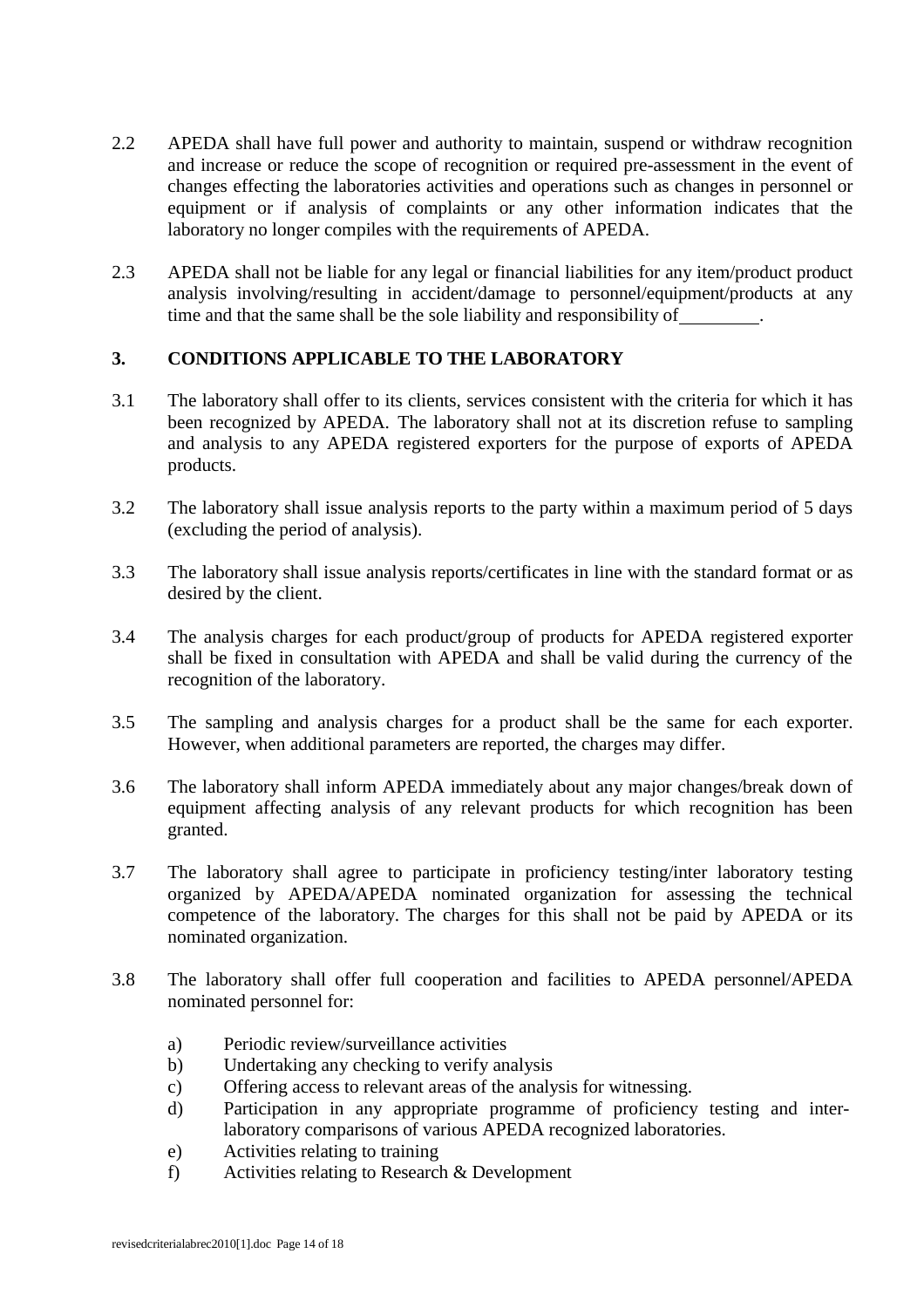- 3.9 The laboratory shall not use or publicize the recognition in such a manner as to cause any disrepute to APEDA and shall not make any statement relevant to its recognition which APEDA may reasonably consider to be misleading.
- 3.10 The laboratory shall not use or publicize recognition after its validity period is over and in case of de-recognition.
- 3.11 Recognition does not qualify the laboratory to approve a particular product but to give an analysis report/certificate on the basis of the analysis conducted. In case of sub-contracting of analysis, the laboratory shall do so with the prior approval of APEDA obtained in writing. However, the sub-contracting shall have to be from APEDA recognized laboratory for the similar scope of recognition.
- 3.12 The laboratory shall send periodic monthly information to APEDA about all samples analyzed for exports as related to items listed in para 1.1 (b) of the MoU.
- 3.13 The laboratory shall initiate surveillance and revalidation of recognition failing which the recognition shall automatically get cancelled.
- 3.14 APEDA shall have access to all data relating to export analysis and the same shall be provided by the laboratory as and when required by APEDA.
- 3.15 The laboratory shall agree to host APEDA sponsored programs as may be informed from time-to-time by APEDA.
- 3.16 The laboratory shall not undertake partial analysis (except for GMO analysis).
- 3.17 The laboratory shall not sub-contract any part of sampling and analysis to the laboratories that are not recognised by APEDA for the same scope of recognition. In case of subcontracting, a written approval shall be obtained from APEDA.
- 3.18 The laboratory shall participate in P.T. programs organized by respective National Referral Laboratory nominated by APEDA from time-to-time for the purposes of following harmonized methods of sampling and analysis.
- 3.19 The laboratory shall be part of the traceability programs implemented by APEDA or any other agencies nominated by APEDA for the products specified by it from time-to-time and abide by the procedures to be complied therewith such as uploading of data, chromatograms, etc. as announced by APEDA or the NRL.
- 3.20 The laboratory shall be audited periodically as per criteria by APEDA. The laboratory shall be audited by the NRL for following harmonized methods of sampling, sample preparation and analysis purposes. The laboratory shall also be audited by Directorate of Marketing and Inspection for the purposes of authorization for issue of Agmark Grading Certificate.
- 3.21 In case the laboratory does not comply with the laid down procedures, APEDA shall be at liberty to recommend to the respective accreditation body or any other relevant organization to suspend accreditation of the laboratory and take legal action.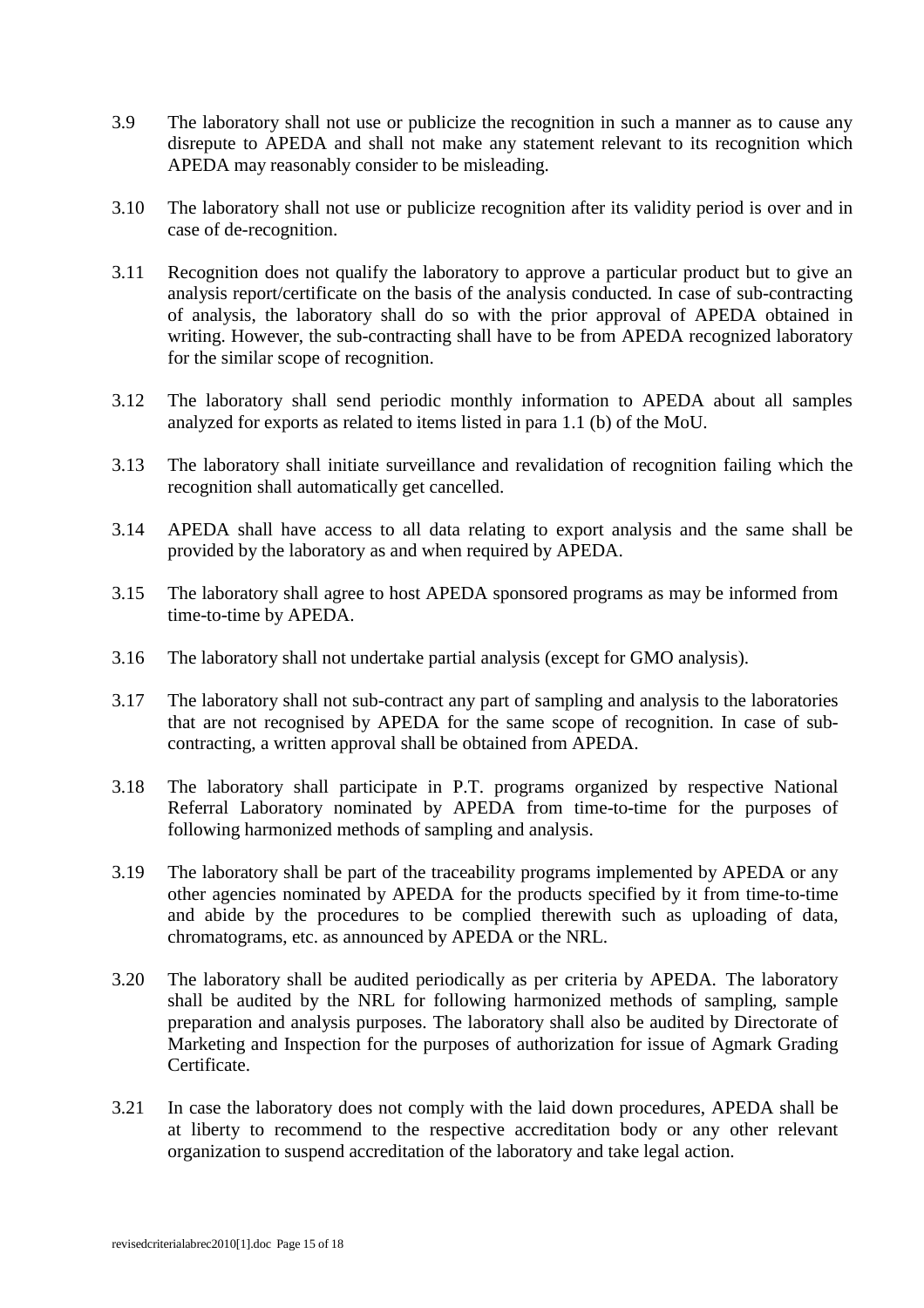#### **4. POWERS OF APEDA**

APEDA may de-recognize the laboratories at any time during the recognition period for either of the following reasons:

- a) If the laboratory is not co-operating with the APEDA registered exporters for carrying sampling and analysis.
- b) The laboratory does not carry out analysis appropriately and take corrective steps as required by APEDA.
- c) If the laboratory is found divulging information to other parties and not maintaining adequate confidentiality pertaining to the samples under analysis and analysis results.
- d) The laboratory and its personnel are found to be not free from any commercial, financial or other pressures, which might influence the analysis results.
- e) If the laboratory works directly or indirectly against the interests of APEDA in any form of manner.

# **5. MISCELLANEOUS**

- 5.1 In case of dispute or difference arising out of or in connection with this MoU, the same be settled through mutual discussions between APEDA and .
- 5.2 The MoU can be terminated by either side by giving one month notice in writing to the other party.
- 5.3 Only the Courts of Delhi shall have the jurisdiction to entertain any suits/petitions etc. in the event of the same being filed by either party.
- 5.4 This MoU signed as hereunder shall be effective for a period of four year from the date of signing and can be extended for another four years by executing a fresh MoU after the expiry of this period.
- 5.5 The laboratory shall initiate process of revalidation before expiry of the original recognition at least 15 days in advance.

Signed for and on behalf of Signed for and on behalf APEDA of the laboratory

Date: Place:

Witnesses:

1.

2.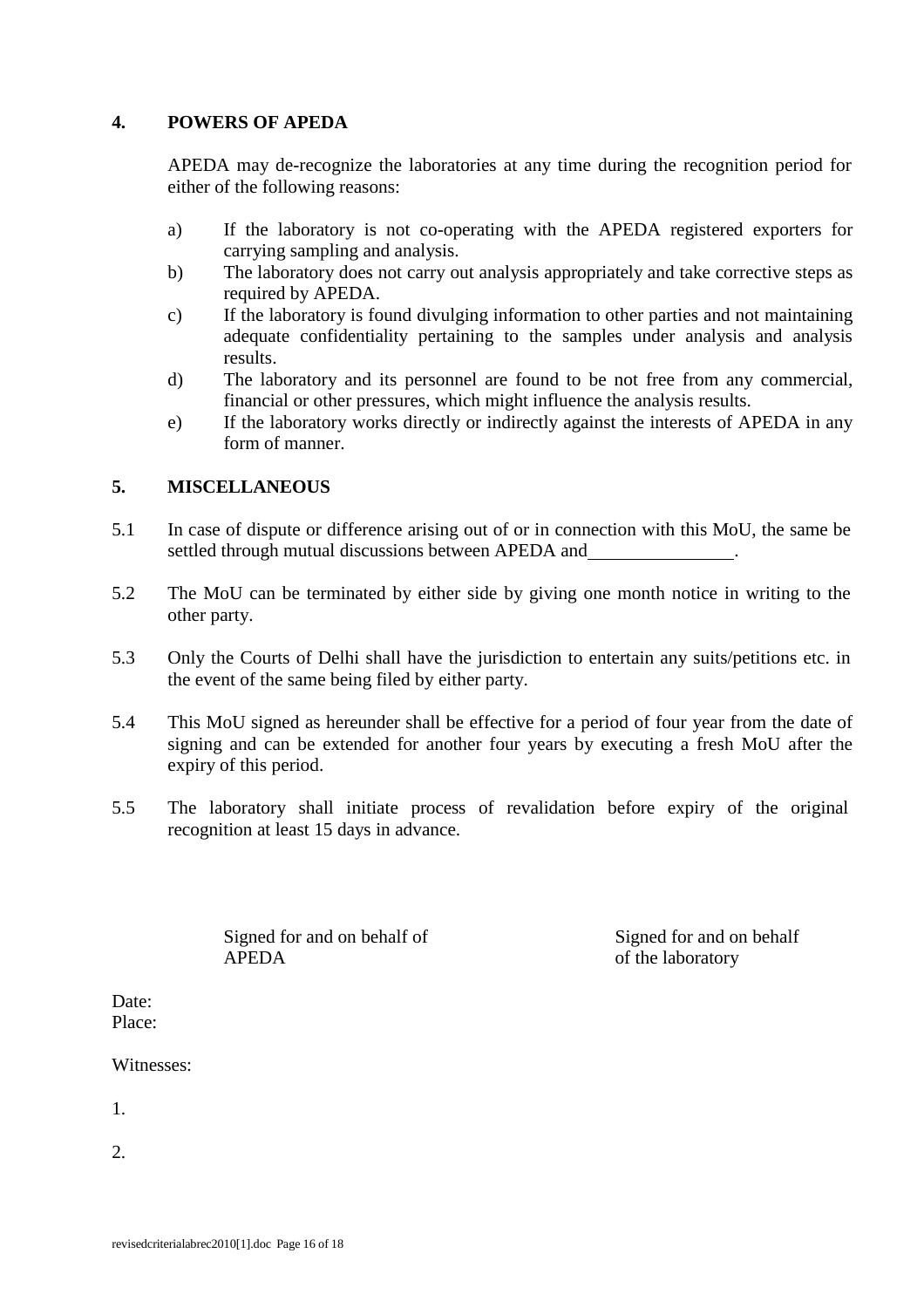#### **AGRICULTURAL AND PROCESSED FOOD PRODUCTS EXPORT DEVELOPMENT AUTHORITY (MINISTRY OF COMMERCE & INDUSTRY GOVERNMENT OF INDIA)**

#### **RECOGNITION OF LABORATORY FOR EXPORT ANALYSIS**

This is to certify that the laboratory described below has been recognized by APEDA and considered to be competent to meet the required levels of analysis.

- 1. Recognition No. :
- 2. Recognition date :
- 3. Name & address of laboratory :
- 4. Recognition validity upto :
- 5. Surveillance due date :
- 6. Recognition Status
	- b) Chemical Analysis and/or :
	- b) Microbiological Analysis and/or :
	- c) GMO Analysis :
- 7. Scope of recognition is enclosed

For and on behalf of APEDA

Place: New Delhi Date: DIRECTOR

#### **3 rd FLOOR, NCUI BUILDING, 3, SIRI INSTITUTIONAL AREA, AUGUST KRANTI MARG (OPP. ASIAD VILLAGE), NEW DELHI – 110016 (INDIA)** Tel: 26534175 Fax: 26519259 E.mail: agmq[c@apeda.com](mailto:qmc@apeda.com) Website [www.apeda.com](http://www.apeda.com/)